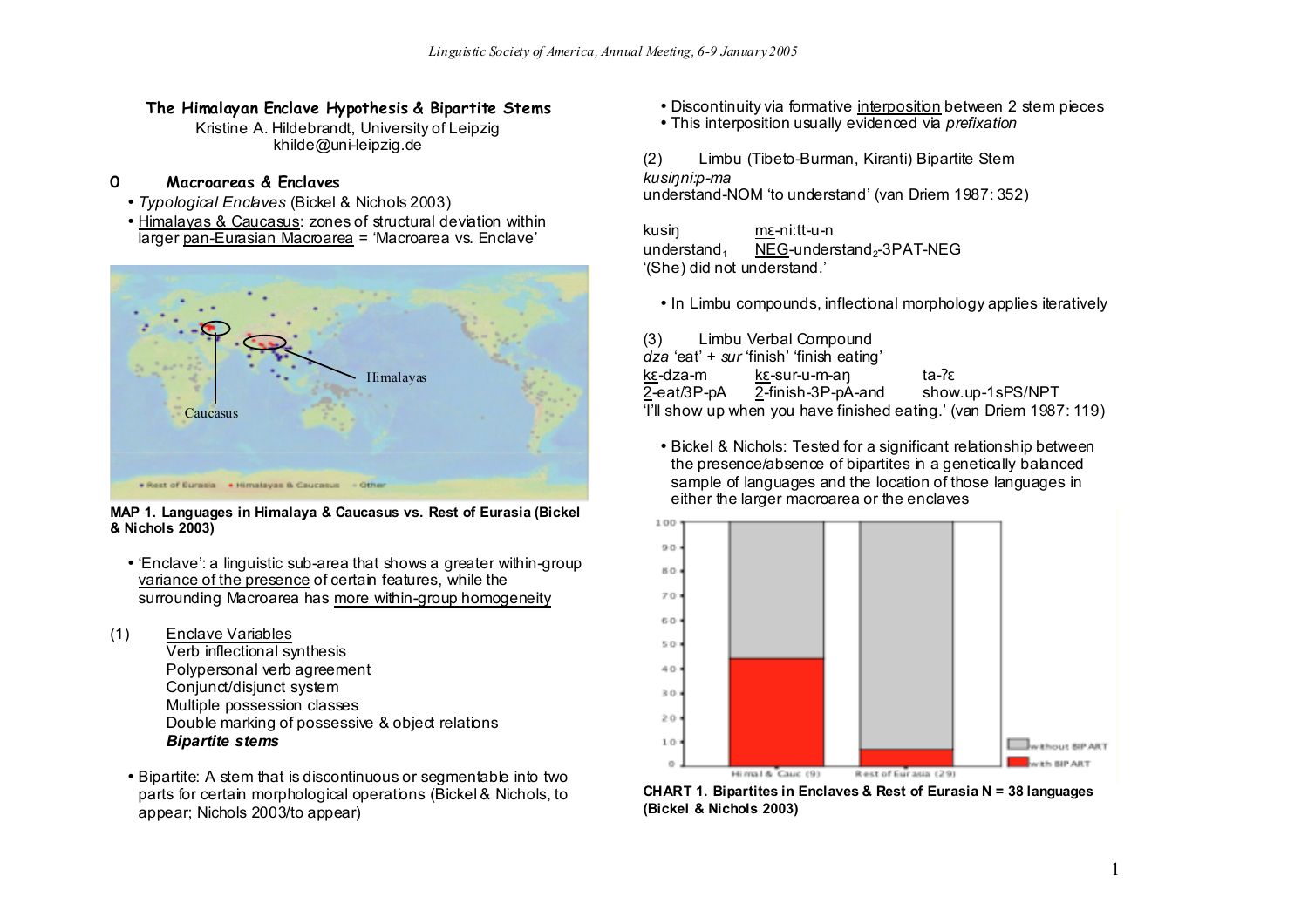- *However*: Language sample incomplete; results marginally significant; low reliability
- Thus: an ongoing need to track languages with/without bipartites in both Eurasia & Enclaves
- *My sample*: A random, balanced sub-sampling of languages from major subgroupings of all families in both areas; 'filling in' more empty cells regarding presence/absence of bipartites

### **1 Bipartite Stems**

- Bipartite stem: a single stem segmentable into two parts for certain morphological operations
- First noted for: Washo & also for Klamath (Jacobsen 1980; DeLancey 1996); other North American lgs (e.g. Cree, Lakhota, Kutenai, Wichita)
- Nakh-Daghestanian (Nichols 2003/to appear), Oceanic~Asian lgs. (e.g. Kuot, Gooniyandi, Kewa, Paiwan, Ket, Dumo) & at least one African language (Yoruba)
- Sino-Tibetan/Tibeto-Burman: Limbu, Belhare, Newar, Qiang, Kyirong Tibetan, Manange

#### Bipartites vs. Other Complex Stem-Words

- Interposition is not infixation: location of infix prosodically determined, while interposition not prosodically determined
- Bipartites are not compounds: combination of 2 roots to create a new stem-word, with some stranding of morphology that applies to only one piece of the compound (e.g. Eng: *passersby*; German: *Schwanengesang* 'swan song') (Fabb 2001); bipartites semantically opaque, interposed formative applies to entire stem as a whole
- Bipartites are not incorporation: compounding of (noun) with verb/adjective to create a complex form that is a clausal predicate; tend to show valency alterations, specialized semantics, stripped-down or limited morphology, phonological cohesion (Gerdts 2001); bipartites a morphologically simple stem form with formative interposition
- Variation in what has been called 'bipartite':
	- $\triangleright$  Combination of lexical prefix + stem (instrumental theme, manner, location)
	- $\triangleright$  Initial piece may adjust valency of resulting larger verbal construction
	- For others, no discernable semantics to either 'piece'
	- ▶ For some 'pieces': a wide range of combinatorial possibilities/patterns; for others: very restricted

| <b>SEMANTICS</b>                  | <b>VALENCY</b>      | <b>COMBINATION POSSIBILITIES</b>    | <b>INSERTIONS</b>                                                                                  |
|-----------------------------------|---------------------|-------------------------------------|----------------------------------------------------------------------------------------------------|
| both pieces transparent           | single              | flexible~definiteness restrictions: | inflectional/derivational morphemes                                                                |
| word1 + word2 = stem              | single              | some restrictions                   | interposed morphology archaic/targets single piece                                                 |
| $gram.$ element $+$ stem $=$ stem | single              | some restrictions                   | inflectional formatives (prefixation applies once, but<br>targets both pieces)                     |
| single stem-word                  | single              | restricted; single word             | certain inflectional formatives (prefixation applies<br>once, but targets both pieces/entire stem) |
|                                   | Table 1. Stem Types | (if verbal)<br>(reduced)            | different phrasal heads                                                                            |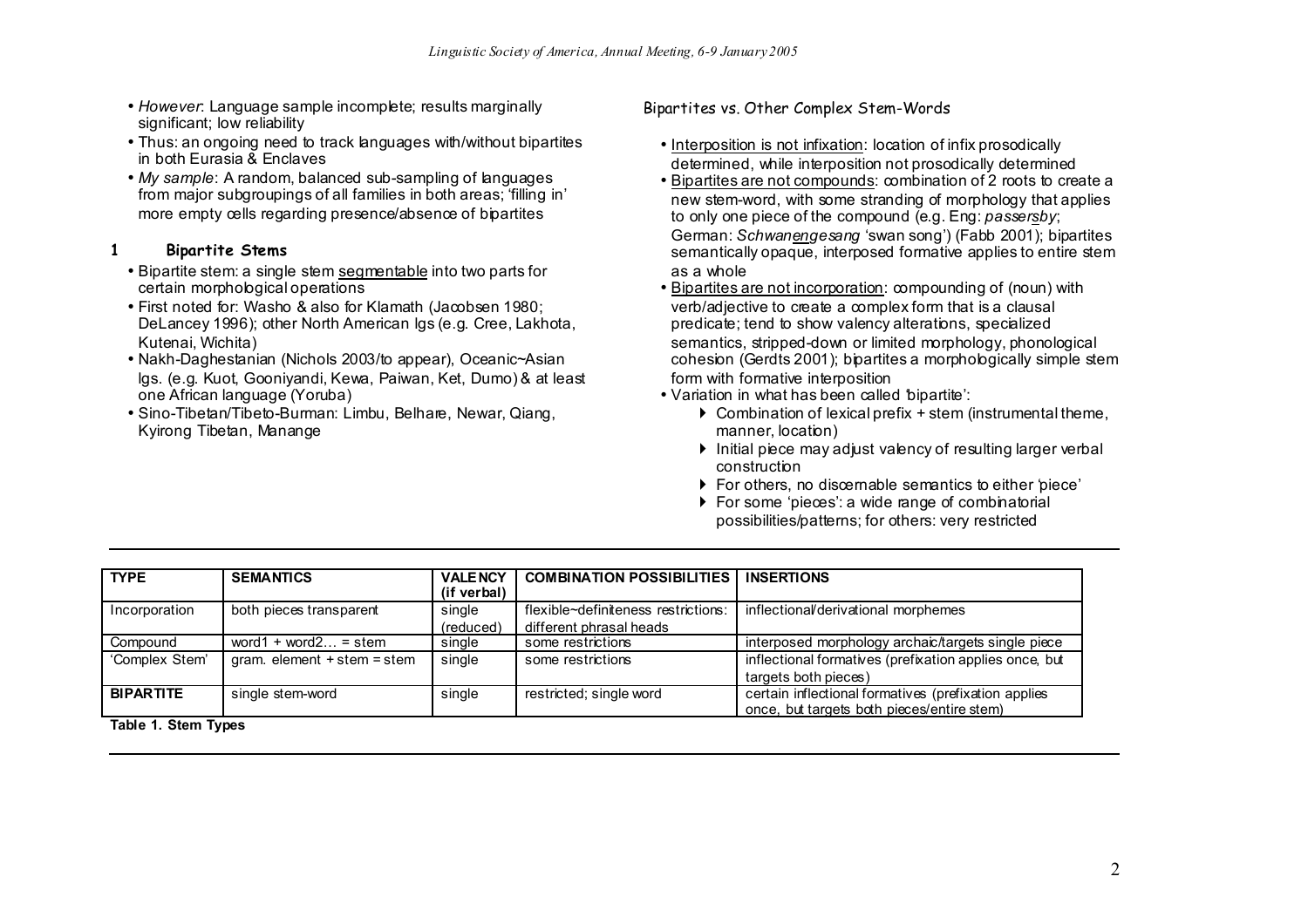### **2 An Updated Sampling & Sino-Tibetan Bipartites**

- Taken from a balanced sampling of languages from both areas
- Himalaya & Caucasus Enclaves: 18 languages
- Rest of Eurasia: 34 languages (total N = 52)



**Chart 2. Bipartites in Enclaves & Rest of Eurasia (N = 52)**

- Fisher's Exact (1-tailed):  $p = .041$ ; ( $p < .05$ ); Relationship marginally significant
- But still similar to Bickel & Nichols 2003
- Sino-Tibetan languages: Based on 9 major sub-groups, with uneven representation of languages per sub-group
- A per-grouping, genus-level, sample (not per-language)
- Do we find, within this single family, a similar relationship between sub-area and bipartites?

| <b>Major Sub-Groups</b> | <b>YES BIPARTITES</b>                       | <b>NO BIPARTITES</b>                                  |
|-------------------------|---------------------------------------------|-------------------------------------------------------|
| Sinitic                 | х                                           | Mandarin                                              |
| Remnant Kamarupan       | x                                           | Mishmi                                                |
| Brahmaputran            | X                                           | Garo                                                  |
| Himalayish              | Dolakha Newar, KTM<br>Newar, Limbu, Belhare | Hayu, Kham,<br>Kinnauri                               |
| <b>Bodish</b>           | Kyirong Tib., Manange                       | Gurung, Tamang,<br>Chantyal, Lhasa<br>Tib., Dege Tib. |
| Qiangic                 | Qiang                                       | Pumi/Prinmi                                           |
| Kuki-Chin               | x                                           | Meithei, Lai Chin                                     |
| Karenic                 | x                                           | Kayah-Li                                              |
| Lolo-Burmese            | x                                           | Lahu                                                  |

**Table 2. Sino-Tibetan Major Branches & Representative Languages With & Without Bipartites (Shaded Branches = Himalaya Enclave)**



**Chart 3. S-T Major Branches with Mixed Presence of Bipartites vs. No Bipartites, Across Areas (N = 9 Branches)**

• Fisher's Exact (1-sided):  $p = 0.226$  ( $p > 0.05$ ); Not significant